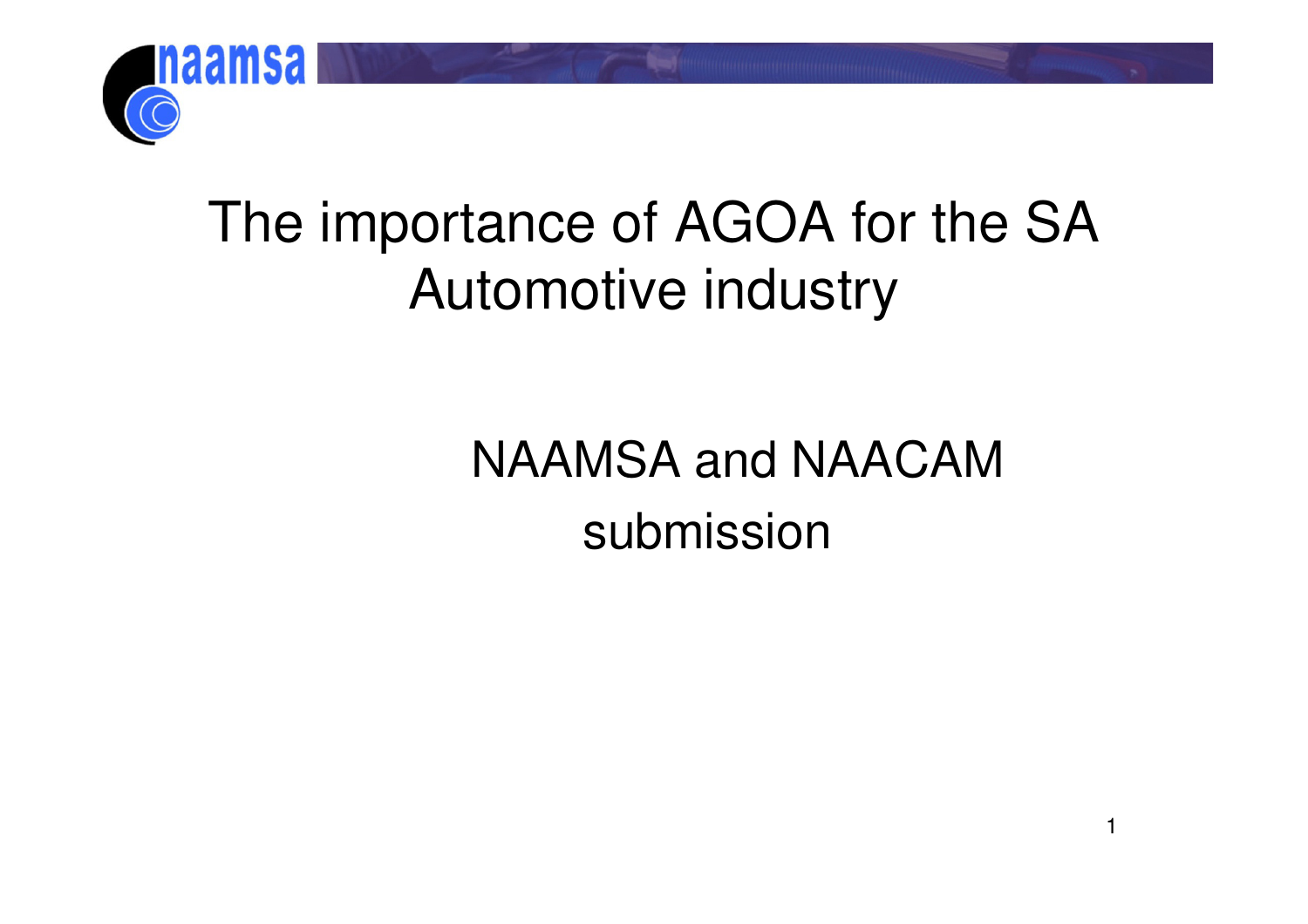# Profile of Global and SA automotive industry

- $\blacktriangleright$  Export-oriented industry – Record export value of R178,8 billion of vehicles and component exports to 155 countries in 2018 – 14,3% of total SA exports
- **Example 1** Largest manufacturing sector vehicle and component<br>industries accounted for 29.9% of manufacturing output  $\blacktriangleright$ industries accounted for 29,9% of manufacturing output
- $\blacktriangleright$ Broader auto industry contributed 6,8% to SA GDP
- $\blacktriangleright$  Dominant market in Africa – 54,3% of continent's vehicle production
- $\triangleright$  Relatively small in global context with a 0,64% global vehicle production market share, ranked 22<sup>nd</sup>  $\blacktriangleright$
- $\blacktriangleright$ Long term policy certainty – SA Auto Masterplan 2021-2035
- $\blacktriangleright$  Trade arrangements enhance SA auto exports, EU main auto trading partner, US fifth largest country trading partner in 2018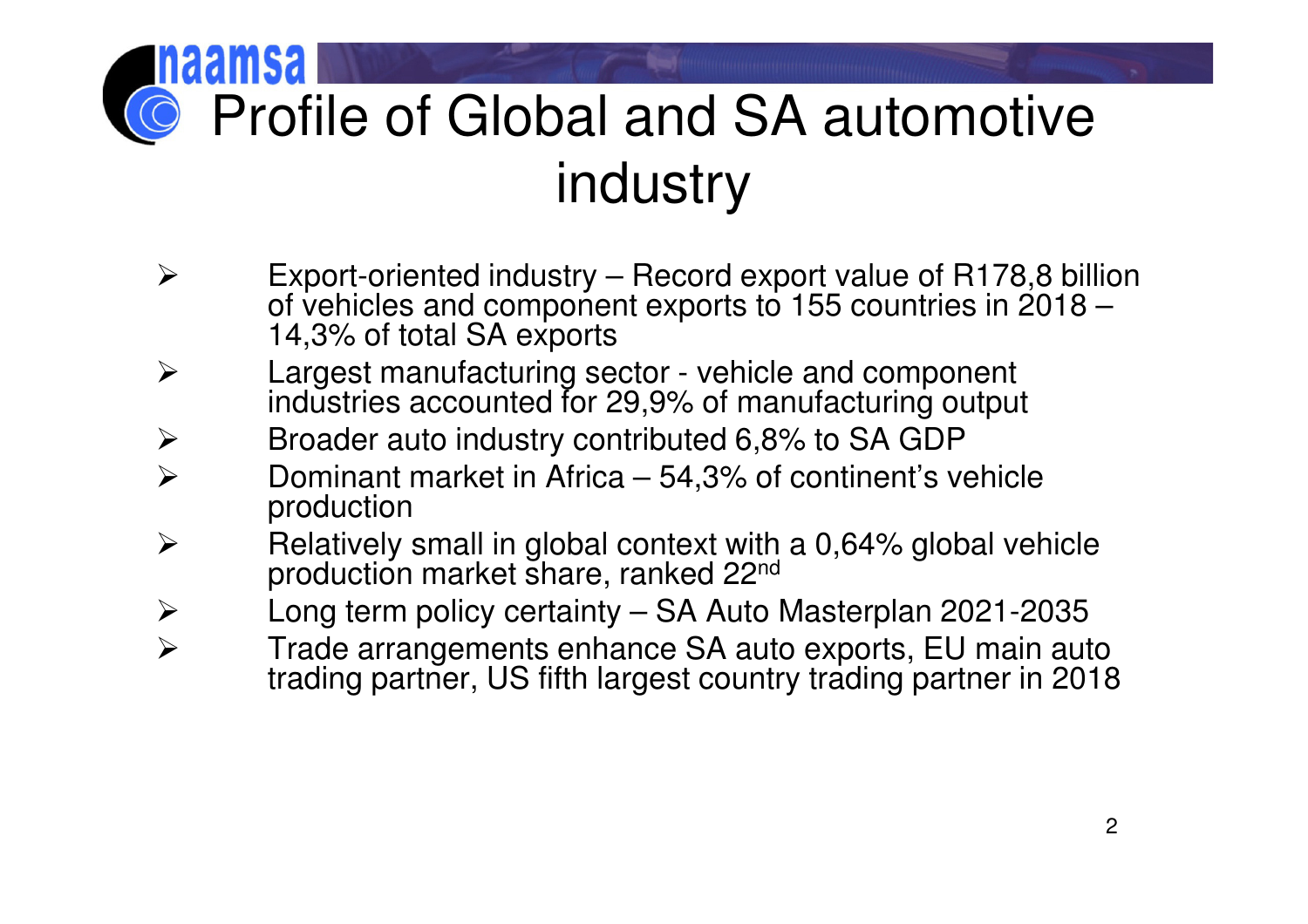## Positive contribution of AGOA

- • A major portion of the country's diversified exports to the US are manufactured goods, such as vehicles, which have assisted in enhancing manufacturing in South Africa. Duty rates into the US normally range from 2,5% on passenger cars to 25% in respect of commercial vehicles. The rule of origin requirement is that 35% of the value added on the output should come from the production activities in the country claiming AGOA preference.
- $\bullet$  The US was the South African automotive industry's fifth largest trading partner, fifth largest export destination for vehicles and fifth largest country of origin for total automotive imports in 2018 (SA vehicle exports to US 47 627 units in 2016 in US market of 17,9 million)
- $\bullet$  Up to 2017 SA enjoyed an automotive trade surplus with the US but in 2018 this turned into a deficit due to the same BMW model now being manufactured in the US and not exported to the US from SA anymore.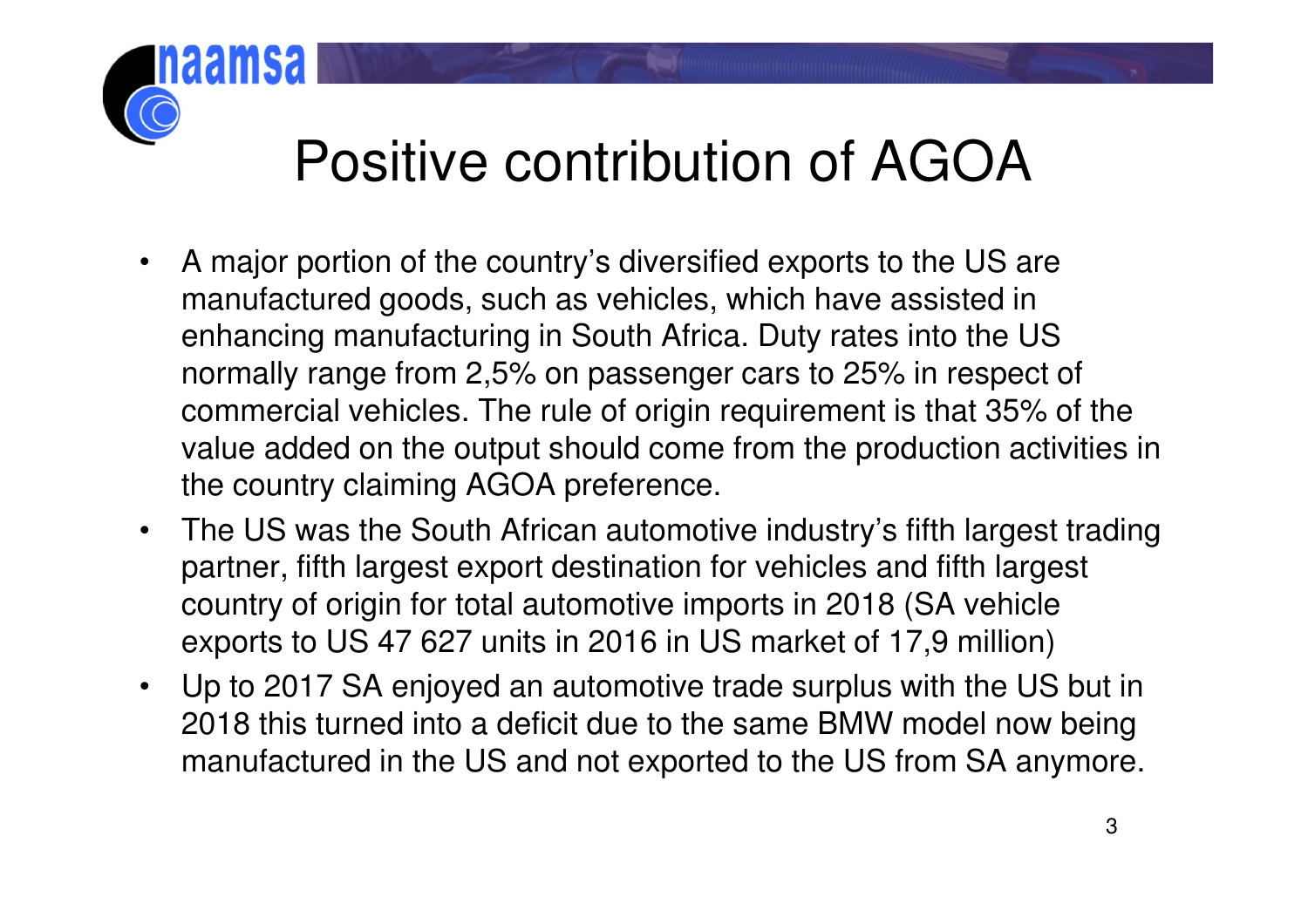### SA – US automotive trade2001 and 2006 to 2016R million

|                             | 2001        | 2006    | 2007     | 2008        | 2009     | 2010        | 2011        | 2012     | 2013     | 2014     | 2015     | 2016     | 2017     | 2018      |
|-----------------------------|-------------|---------|----------|-------------|----------|-------------|-------------|----------|----------|----------|----------|----------|----------|-----------|
| <b>SA exports</b><br>to USA | 4 705,2     | 5769,7  | 6903,0   | 17 871,1    | 15 000,8 | 15 718,2    | 19 099,7    | 18 623,1 | 19 138,7 | 17 145,0 | 20 946,9 | 22 602,4 | 18 821,2 | 9 3 0 4,7 |
| <b>US exports</b><br>to SA  | 2 3 7 5 , 1 | 3916,5  | 5 407,0  | 6 3 5 4 , 5 | 4 0 76,4 | 5 2 5 3 , 3 | 8 2 8 5 , 5 | 9616,1   | 10 020,0 | 11 817,2 | 11 835,5 | 11 472,2 | 10 951,0 | 12 795,2  |
| <b>Total trade</b>          | 7 080,3     | 9 686,2 | 12 310,0 | 24 225,6    | 19 077,2 | 20 971,5    | 27 385,2    | 28 239,2 | 29 158,7 | 28 962,2 | 32 782,4 | 34 074,6 | 29 772,2 | 20 099,9  |

% increase in automotive exports from SA to USA from 2001 when AGOA commenced to 2018 : 97,8%

% increase in automotive exports from USA to SA from 2001 to 2018: 438,7%

% increase in total automotive trade from 2001 to 2016 : 183,9%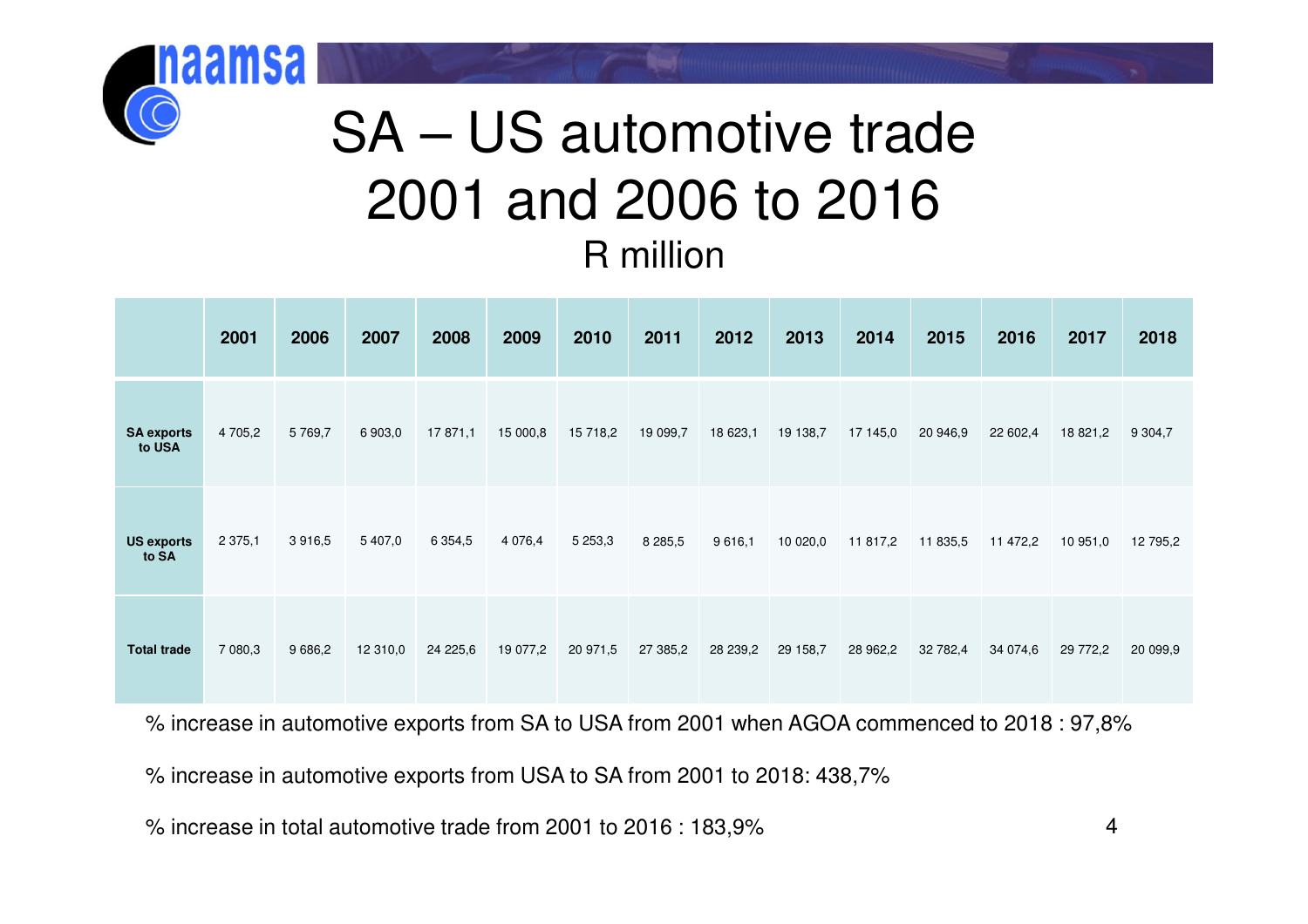#### **USA – SA automotive trade data : 2018Millions of Rand : Top ten product categories**

**United States of America (USA) (Total trade R22 099,9 million) – 2018**

| <b>Main products</b>         | <b>Exports from SA</b> | <b>Main products</b>                 | <b>Imports into SA</b> |  |  |
|------------------------------|------------------------|--------------------------------------|------------------------|--|--|
|                              | R9 304,7 million       |                                      | R12 795,2 million      |  |  |
| Light vehicles               | 4 9 4 6, 9             | Original equipment components        | 4 576,5                |  |  |
| Catalytic converters         | 2 2 1 8 , 9            | Light vehicles                       | 1 612,4                |  |  |
| Engine parts                 | 1 007,6                | Automotive tooling                   | 682,3                  |  |  |
| Radiators / parts            | 200,7                  | Engine parts                         | 568,4                  |  |  |
| Automotive tooling           | 150,9                  | Transmission shafts / cranks         | 369,4                  |  |  |
| Silencers / exhausts         | 68,5                   | <b>Tyres</b>                         | 363,4                  |  |  |
| Gear boxes                   | 51,1                   | Engines                              | 321,2                  |  |  |
| Transmission shafts / cranks | 33,4                   | Gauges/ instrument parts             | 276,5                  |  |  |
| <b>Tyres</b>                 | 32,9                   | Axles                                | 258,3                  |  |  |
| Gauges / instrument parts    | 31,6                   | Steering wheels / columns /<br>boxes | 215,3                  |  |  |
| Other                        | 562,2                  | Other                                | 3 5 5 1 , 5            |  |  |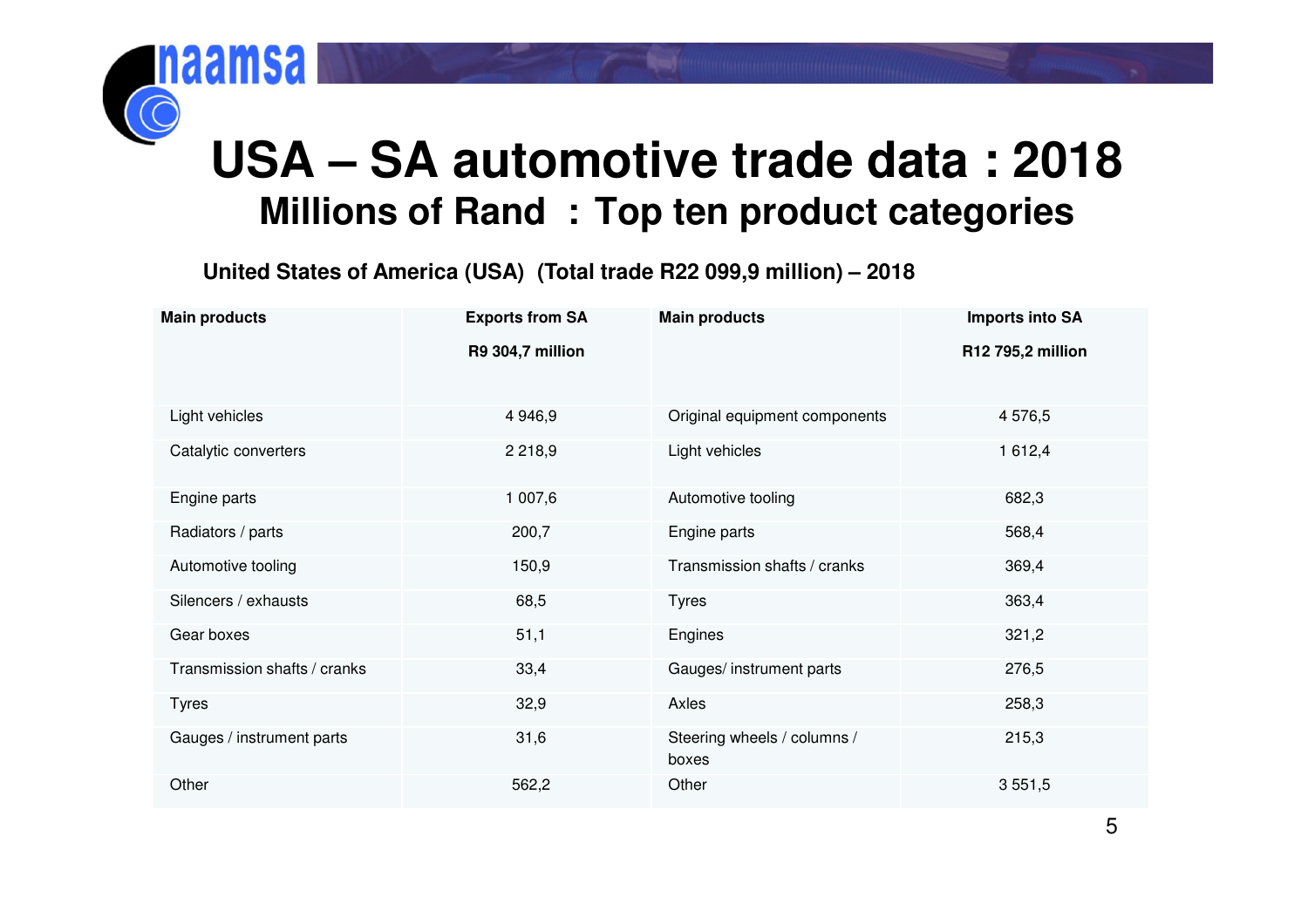## Positive contribution of AGOA

- • Official trade data confirms the substantial increase in two-way trade in automotive products which have grown in volume and value terms. Thescope and composition of products traded has broadened.
- $\bullet$ There are considerable mutual benefits to be derived from two-way<br>trade in vehicles and components for both the US and South Africa trade in vehicles and components, for both the US and South Africa.
- $\bullet$  American global automotive corporations have built strong business links between their SA operations and international stakeholders, including USA automotive companies (Ford, GM, component MNCs)
- $\bullet$  Multinational corporations source their requirements globally at best possible price subject to quality and delivery standards. US companiesbenefit from duty-free access to products manufactured in SA
- $\bullet$  Increased SA component and vehicle exports has assisted automotive industry development in SA and has contributed to employment creation and retention in both SA and USA (800 employees Ford USdue to Ford engine manufacture in SA)